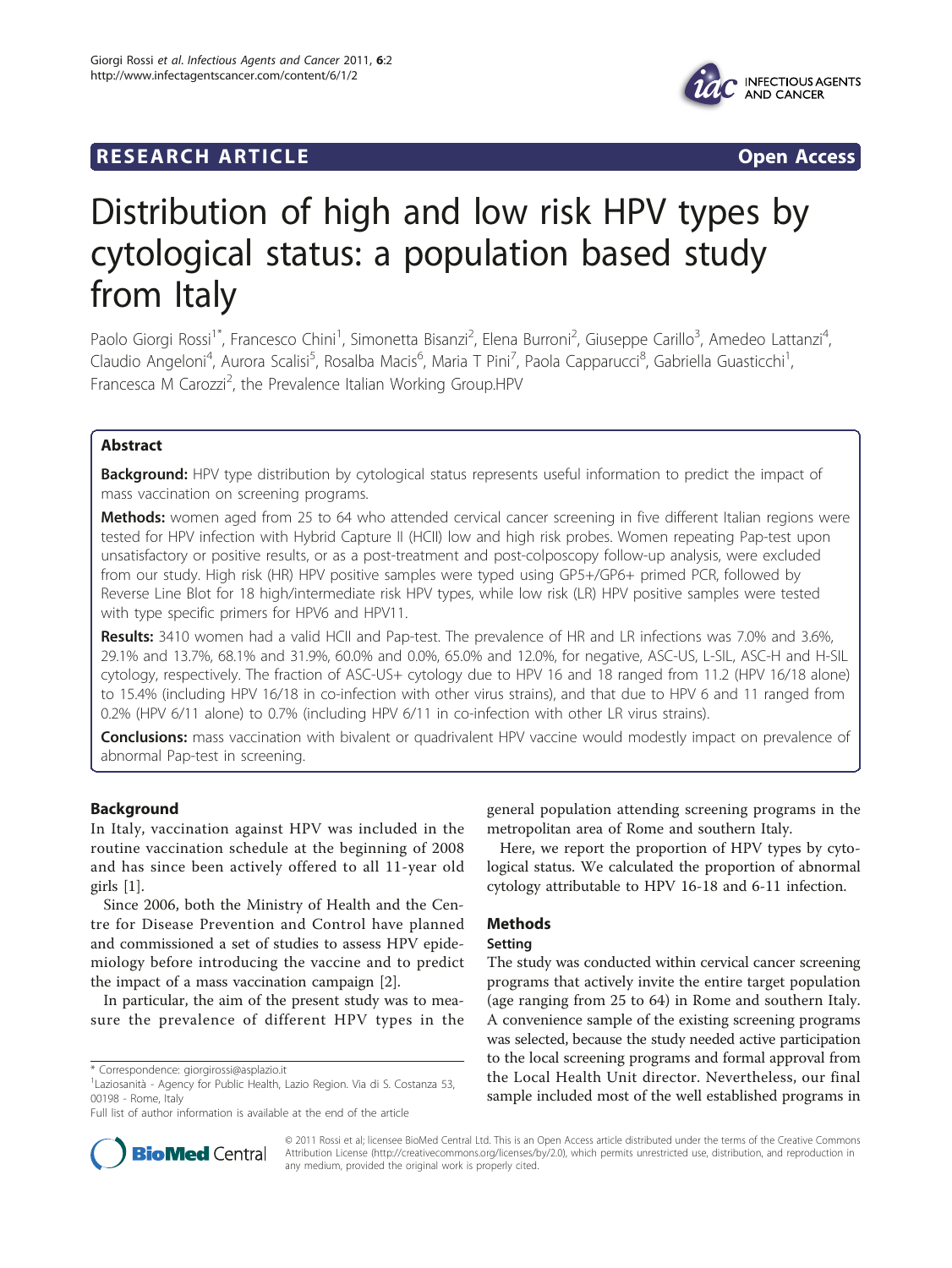the south of Italy. The sample included 7 programs in 5 different regions: Abruzzo, Campania, Lazio, Sardinia, and Sicily. The planned sample size was 4000 women, 800 for each region. The structure and the statistical power of our sample have already been described in detail elsewhere [[3](#page-6-0)]. The recruitment was conducted between December 2007 and September 2008.

# Sample collection

Cervical scrape samples were collected in ThinPrep vials containing PreservCyt (Cytyc Corp., Marlborough, USA) transport medium or in Specimens Transport Medium (STM) (DNAPAP cervical sampler, Qiagen, Gaithersburg, USA). Before testing, 400 μl of STM samples, vortexed on a shaking platform at 1000 rpm for at least 10 minutes, were biobanked at -80°C for typing procedures in case of HCII positivity. Only in one centre (Roma G., recruiting 400 women), the primary screening test was HPV, consequently data from this centre were not informative for this study.

# Cytological interpretation

The cytology was interpreted locally at each centre according to the Bethesda 2001 system (TBS2001) [[4](#page-6-0)]. We grouped our results into four classes: negative (including benign cellular changes), ASC-US (including AGC), L-SIL, ASC-H, and H-SIL or more severe samples (including invasive squamous carcinoma, adenocarcinoma in situ). In two centres, pathologists reported also benign cellular changes or other reactive cellular abnormalities that refer to the previous classifications. In any case, these women were all referred to normal screening interval (i.e. three years) and were included in the negative cytology class.

All screening pathology units participate in routine quality control programs based on the circulation of standard slide sets [\[5](#page-6-0)].

### HPV testing and typing

The molecular biology methods have been described in detail elsewhere (3). Here we briefly report the adopted typing strategies.

The presence of high risk (HR) and low risk (LR) HPVs in cervical specimens was evaluated by Hybrid Capture II® (HCII) (Qiagen, Gaithersburg, USA) (12, 13, 14, 15, 16, 17) using probemix B, specific for 13 HR HPV types: 16, 18, 31, 33, 35, 39, 45, 51, 52, 56, 58, 59 and 68, and probemix A, specific for 5 LR HPV types: 6, 11, 42, 43 and 44 [[6](#page-6-0)]. The standard 1 pg/ml HPV DNA positivity threshold was adopted. HPV DNA testing was performed locally in 4 sites (one in Abruzzo, one in Campania and two in Rome) while samples collected in Cagliari and Catania were analysed in Florence (ISPO).

Typing procedures were centralized in Florence at the ISPO laboratory and all centres involved in the study sent HR or LR HPV positive samples there. The types included in IARC group 1 and 2a were classified as HR strains, the other types as LR ones [[7\]](#page-6-0).

DNA was extracted from 1.5 ml of samples in Preserv- $\text{Cyt}^{\otimes}$  solution and 200 µl of STM samples using QIAamp DNAMini Kit.

HCII HR HPV positive specimens were amplified and typed with "consensus High Risk HPV genotyping kit" (Qiagen), a system based on PCR with biotinylated GP5 +/GP6+ primers [[8](#page-6-0)], followed by reverse Line Blot for 18 HR HPV types: 16, 18, 26, 31, 33, 35, 39, 45, 51, 52, 53, 56, 58, 59, 66, 68, 73 and 82.

GP5+/6+PCR-negative and reverse Line Blot-negative samples were amplified for the  $\beta$ -globin gene using GH20-PC04 primers (268 bp amplicon lenght) to assess the integrity of DNA [[9\]](#page-6-0).

 $\beta$ -globin positive samples were re-typed with "INNO-LiPA HPV genotyping Extra Amp" (Innogenetics, Ghant, Belgium) following the manufacturer's instructions. This system targets 28 HR or LR HPV types: 6, 11, 16, 18, 26, 31, 33, 35, 39, 40, 43, 44, 45, 51, 52, 53, 54, 56, 58, 59, 66, 68, 69, 70, 71, 73, 74 and 82.  $\beta$ -globin negative samples were extracted and typed again.

The remaining un-typed samples (GP5+/6+PCRpositive, reverse Line Blot-negative and INNO-LiPA negative) were considered untyped HPV (HPV X).

HCII LR HPV positive specimens were typed using HPV6 and HPV11 specific primers [[10\]](#page-6-0). No LR type, other than 6 and 11, was searched for.

# Analysis

The prevalences of HR and LR HPV types by cytological class are reported. The proportion of HPV 16-18 and HPV 6-11-16-18 by cytological class are reported, including and excluding cases with co-infection of other HPV types. All analyses were performed separately for women under 35.

Co-infections of vaccine types with other types not included in vaccines are classified as follows: for HR vaccine types, HPV 16-18 alone (16, 18 or 16+18), HPV  $16-18$  + HR (HPV 16-18 + any non-vaccine high risk type independently from the presence of LR types), HPV 16-18 + LR (HPV 16-18 + any LR types, but without any co-infection of non-vaccine HR). Similarly, for LR vaccine types, HPV 6-11 alone  $(6, 11 \text{ or } 6+11)$ , HPV  $6-11$  + HR (HPV  $6-11$  + any non-vaccine high risk type, i.e. excluding 16-18, independently from the presence of other LR types), HPV  $6-11 + LR$  (HPV  $6-11 + any LR$ types, excluding any co-infection with HR types).

We estimated the age-adjusted Population Attributable Risk of Cytology abnormalities due to HPV vaccine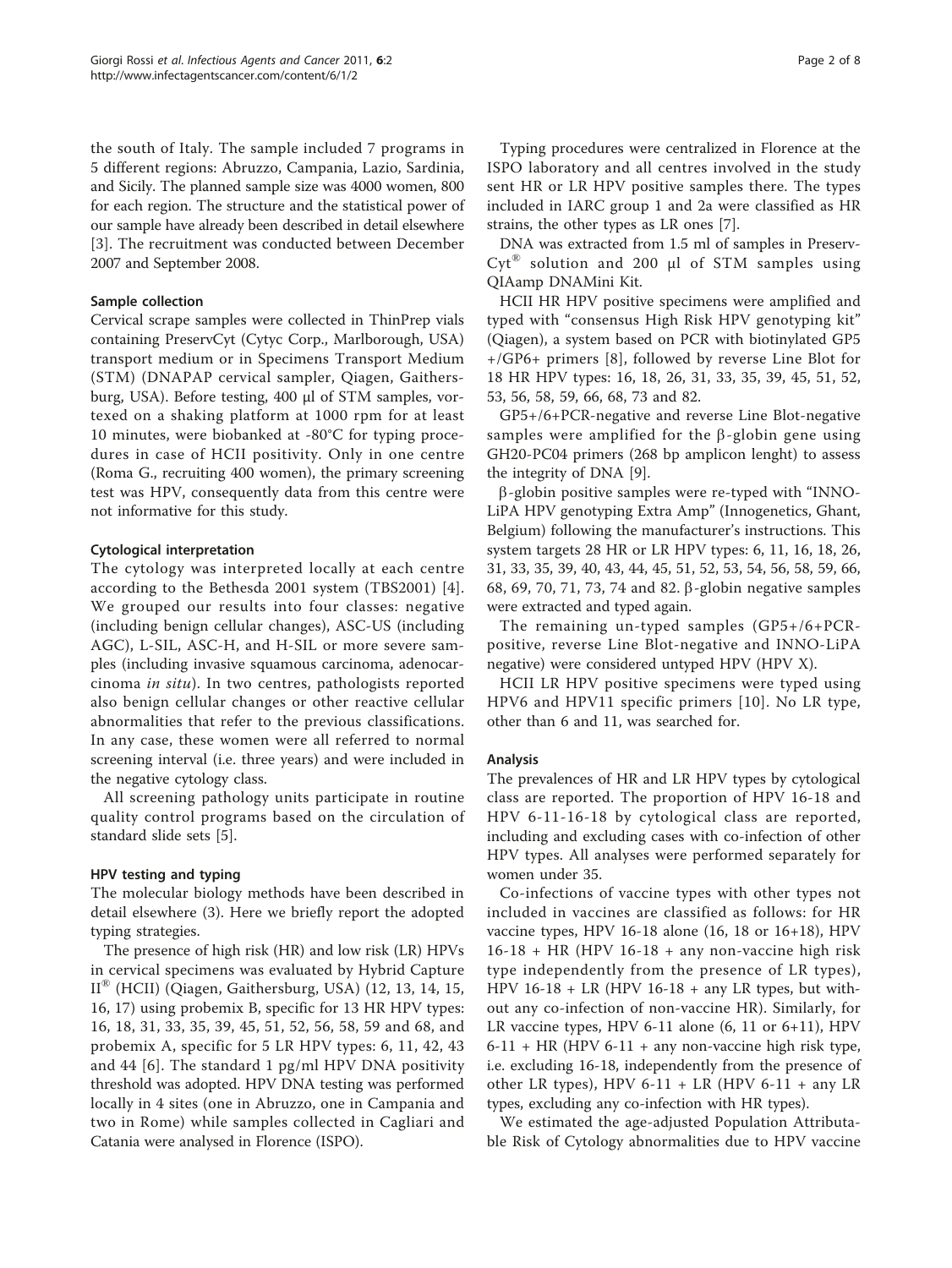type using a logistic model, according to the algorithm proposed by Fleiss [\[11](#page-6-0)], while 95% confidence intervals were computed according to the algorithm proposed by Rothman [[12](#page-6-0)].

The analysis was performed taking into account the two stage sample using STATA 8 survey module [[13](#page-6-0)].

# Ethics

The study was approved by the Ethics Committee of the Istituto Superiore di Sanità (the Italian National Institute of Health, CE-ISS 07-162 e 07/163). Women were informed of an additional HPV test in the screening procedure and asked to sign a consent form.

# Results

Table 1 reports the distribution of cytology results by recruiting centre. The proportion of inadequate samples ranges from 0 to 2.4%, while the proportion of ASC-US+ cytology ranges from 3.4% to 12.5%.

Table [2](#page-3-0) reports the HPV types found by cytology class. The overall positivity of HR types increases with cytology severity. HPV 16 is the most frequent virus strain in all classes, its frequency is higher in ASC-H and H-SIL (50% and 37%, respectively) than in ASC-US and L-SIL (7% and 22%, respectively). HPV 18 is rare in all classes (0.3% in normal, 0.4 in ASC-US, 4.2 in L-SIL and 0 in ASC-H and H-SIL). HPV 6 and 11 were not found in ASC-H and H-SIL and are present only in 3.5% and 5.6% of ASC-US and L-SIL samples, respectively.

Prevalence of HR infections is double in women with inadequate cytology as compared to that observed in women with negative cytology.

Table [3](#page-4-0) shows the fraction of cytologic abnormalities in the population attributable to HPV 16-18 and HPV 6-11 infections alone, in co-infection with other HR types or in co-infections with only LR types. The sum of fraction attributable to HPV 16-18 alone and in coinfection with LR types is 12.1% and 20.6% for ASC- US+ and L-SIL+, respectively. The proportion rises to 15.4% and 28% for ASC-US+ and L-SIL+, respectively, if we include also co-infections with other HR types. The inclusion of HPV6 and 11 adds 0.7% to the attributable fraction of the ASC-US cytology and has no effect on the L-SIL+ cytology.

In women younger than 35, the HPV16-18 attributable fraction is slightly higher, even if not significantly: 14.6% and 21.2% for ASC-US+ and L-SIL+, respectively including only LR co-infections; 19.7% and 30.3% for ASC-US+ and L-SIL+, respectively, if we also include co-infections with other HR types. The inclusion of HPV 6 and 11 adds 1.9% to the attributable fraction of the ASC-US cytology and has no effect on the L-SIL+ cytology.

# **Discussion**

# HPV prevalence

The overall HPV prevalence found in this study was similar to other Italian population-based studies [\[14,15](#page-6-0)]. A detailed discussion about type specific HPV prevalence in Central and Southern Italy based mostly on these data was presented elsewhere (3). Here, we report the results of HPV typing by cytology class, a piece of information that was not available at the time of the above mentioned publication.

While, as expected, the prevalence of HR infections increases with cytology severity, it is worth underlining that HR HPV prevalence is double in inadequate samples as compared to negative ones. A cost effectiveness analysis of a possible use of HPV DNA test [[16\]](#page-6-0) compared to repeated cytology should be performed, particularly taking into account the very low compliance with repeated cytology, i.e. about 60% [\[17](#page-6-0)].

The HPV prevalence in general population is quite low in Italy compared to other countries. More surprisingly, the observed low prevalence persists in all cytology classes, compared to other studies [[18-20\]](#page-6-0). There are two possible explanations for the low prevalence of HPV infections in cytological abnormalities: 1) the

Table 1 Distribution of cytology results by recruiting centre

|                 | Lazio    |      | Campania |      | Abruzzo |      | <b>Sicily</b> |      | Sardinia      |      | All  |      |
|-----------------|----------|------|----------|------|---------|------|---------------|------|---------------|------|------|------|
|                 | N        | $\%$ | N        | $\%$ | Ν       | $\%$ | N             | $\%$ | N             | $\%$ | N    | %    |
| <b>Negative</b> | 385      | 95.8 | 673      | 94.3 | 734     | 91.8 | 731           | 94.2 | 628           | 87.5 | 3151 | 92.4 |
| Positive        | 14       | 3.5  | 24       | 3.4  | 48      | 6.0  | 31            | 4.0  | 90            | 12.5 | 210  | 6.2  |
| ASC-US          | 6        | 1.5  | 11       | 1.5  | 26      | 3.3  | 22            | 2.8  | 49            | 6.8  | 117  | 3.4  |
| AGC             | 0        | 0.0  |          | 0.1  | 0       | 0.0  |               | 0.1  |               | 0.1  | 3    | 0.1  |
| $L-SIL$         | 5        | 1.2  |          | 1.5  | 14      | 1.8  | 6             | 0.8  | 36            | 5.0  | 72   | 2.1  |
| ASC-H           | $\Omega$ | 0.0  | 0        | 0.0  |         | 0.9  | 0             | 0.0  | 3             | 0.4  | 10   | 0.3  |
| $H-SIL$         | 3        | 0.7  |          | 0.1  |         | 0.1  |               | 0.3  |               | 0.1  | 8    | 0.2  |
| Inadequte       | 3        | 0.7  | 17       | 2.4  | 18      | 2.3  | 14            | 1.8  | $\mathcal{O}$ | 0.0  | 52   | 1.5  |
| All             | 402      |      | 714      |      | 800     |      | 776           |      | 718           |      | 3410 |      |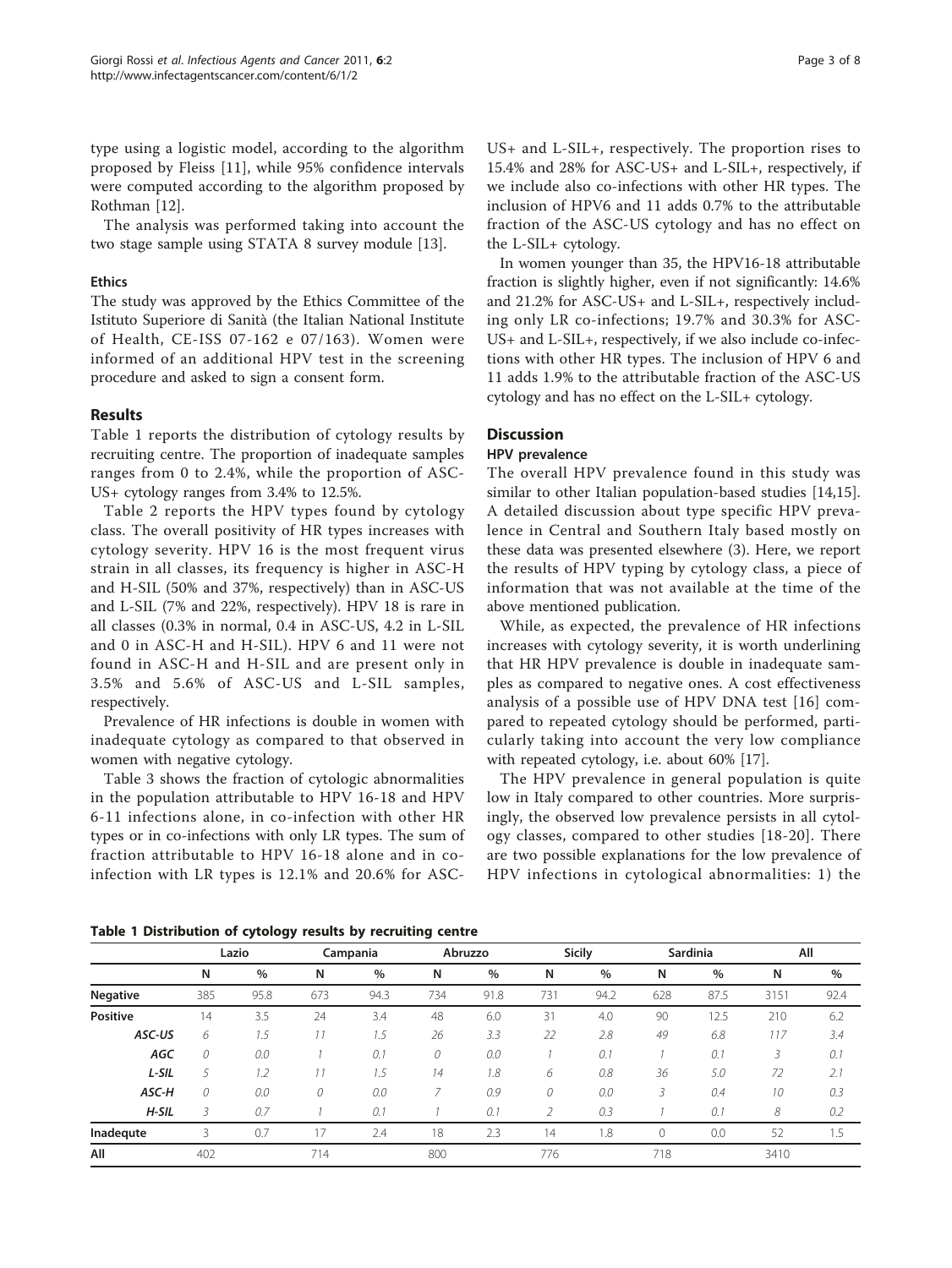#### <span id="page-3-0"></span>Table 2 Distribution HPV types by cytology class

|                     | <b>Negative</b> |      | ASC-US*        |       |                | L-SIL |                     | ASC-H   |                | H-SIL |                | Inadequate | All            |      |
|---------------------|-----------------|------|----------------|-------|----------------|-------|---------------------|---------|----------------|-------|----------------|------------|----------------|------|
|                     | N               | $\%$ | ${\sf N}$      | $\%$  | ${\sf N}$      | $\%$  | ${\sf N}$           | $\%$    | N              | $\%$  | N              | $\%$       | N              | $\%$ |
|                     | 3151            |      | 117            | 100.0 | 72             | 100.0 | 10                  | 100.0   | 8              | 100   | 52             | 100        | 3410           | 100  |
| age                 |                 |      |                |       |                |       |                     |         |                |       |                |            |                |      |
| $25 - 34$           | 690             | 21.9 | 36             | 30.8  | 37             | 51.4  | 3                   | 30.0    | $\mathbf{1}$   | 12.5  | 18             | 34.6       | 785            | 23.0 |
| 35-44               | 1071            | 34.0 | 50             | 42.7  | 21             | 29.2  | 3                   | 30.0    | $\overline{4}$ | 50.0  | 15             | 28.8       | 1164           | 34.1 |
| 45-54               | 962             | 30.5 | 26             | 22.2  | 13             | 18.1  | $\overline{4}$      | 40.0    | $\overline{2}$ | 25.0  | 16             | 30.8       | 1023           | 30.0 |
| 55-64               | 428             | 13.6 | 5              | 4.3   | $\mathbf{1}$   | 1.4   | $\circ$             | $0.0\,$ | $\mathbf{1}$   | 12.5  | 3              | 5.8        | 438            | 12.8 |
| Hybrid capture      |                 |      |                |       |                |       |                     |         |                |       |                |            |                |      |
| HR+ only            | 195             | 6.2  | 24             | 20.5  | 30             | 41.7  | 6                   | 60.0    | 5              | 62.5  | 8              | 15.4       | 268            | 7.9  |
| $LR+$ only          | 85              | 2.7  | 6              | 5.1   | $\overline{4}$ | 5.6   | $\mathcal{O}$       | 0.0     | $\overline{0}$ | 0.0   | $\overline{2}$ | 3.8        | 97             | 2.8  |
| <b>HR &amp; LR+</b> | 27              | 0.9  | 10             | 8.5   | 19             | 26.4  | $\circledcirc$      | 0.0     | $\overline{1}$ | 12.5  | $\circ$        | 0.0        | 57             | 1.7  |
| <b>Total</b>        | 307             | 9.7  | 40             | 34.2  | 53             | 73.6  | 6                   | 60.0    | 6              | 75.0  | 10             | 19.2       | 422            | 12.4 |
| <b>Types</b>        |                 |      |                |       |                |       |                     |         |                |       |                |            |                |      |
| 6                   | 19              | 0.6  | 3              | 2.6   | 2              | 2.8   | $\mathsf{O}\xspace$ | 0.0     | $\circ$        | 0.0   | $\circ$        | 0.0        | 24             | 0.7  |
| 11                  | 6               | 0.2  | $\mathbf{1}$   | 0.9   | $\overline{2}$ | 2.8   | $\circ$             | 0.0     | $\overline{0}$ | 0.0   | $\circ$        | 0.0        | 9              | 0.3  |
| 16                  | 67              | 2.1  | 9              | 7.7   | 16             | 22.2  | 5                   | 50.0    | 3              | 37.5  | $\overline{2}$ | 3.8        | 100            | 2.9  |
| 18                  | 11              | 0.3  | $\mathbf 0$    | 0.0   | 3              | 4.2   | $\circ$             | 0.0     | $\mathbf 0$    | 0.0   | 1              | 1.9        | 14             | 0.4  |
| 26                  | $\mathbf{1}$    | 0.0  | $\circ$        | 0.0   | $\mathbf{1}$   | 1.4   | $\circ$             | 0.0     | $\mathbf 0$    | 0.0   | $\circ$        | 0.0        | $\overline{2}$ | 0.1  |
| 31                  | 26              | 0.8  | $\overline{2}$ | 1.7   | 6              | 8.3   | $\circ$             | 0.0     | $\mathbf{1}$   | 12.5  | $\circ$        | 0.0        | 35             | 1.0  |
| 33                  | 12              | 0.4  | $\mathbf{1}$   | 0.9   | $\overline{4}$ | 5.6   | $\circledcirc$      | 0.0     | $\overline{0}$ | 0.0   | $\overline{0}$ | 0.0        | 17             | 0.5  |
| 35                  | 10              | 0.3  | 3              | 2.6   | $\mathbf{1}$   | 1.4   | $\overline{0}$      | 0.0     | $\overline{2}$ | 25.0  | $\mathbf{1}$   | 1.9        | 16             | 0.5  |
| 39                  | 10              | 0.3  | $\overline{4}$ | 3.4   | $\mathbf{1}$   | 1.4   | $\overline{0}$      | 0.0     | $\overline{0}$ | 0.0   | $\mathbf{1}$   | 1.9        | 15             | 0.4  |
| 40                  | $\overline{4}$  | 0.1  | $\overline{O}$ | 0.0   | $\overline{0}$ | 0.0   | $\overline{0}$      | 0.0     | $\circ$        | 0.0   | $\mathbf{0}$   | 0.0        | $\overline{4}$ | 0.1  |
| 42                  | 7               | 0.2  | 1              | 0.9   | 1              | 1.4   | $\circ$             | 0.0     | $\circ$        | 0.0   | $\circ$        | 0.0        | 9              | 0.3  |
| 43                  | 3               | 0.1  | $\overline{2}$ | 1.7   | $\circ$        | 0.0   | $\circ$             | 0.0     | $\circ$        | 0.0   | $\mathbf 0$    | 0.0        | 5              | 0.1  |
| 44                  | $\mathbf 0$     | 0.0  | $\mathbf{1}$   | 0.9   | $\mathbf 0$    | 0.0   | $\overline{0}$      | 0.0     | $\circ$        | 0.0   | $\mathbf 0$    | 0.0        | $\mathbf{1}$   | 0.0  |
| 45                  | 11              | 0.3  | $\overline{2}$ | 1.7   | $\mathbf 0$    | 0.0   | $\circ$             | 0.0     | $\circ$        | 0.0   | $\overline{0}$ | 0.0        | 13             | 0.4  |
| 51                  | 18              | 0.6  | $\overline{2}$ | 1.7   | 9              | 12.5  | $\overline{0}$      | 0.0     | $\mathbf{0}$   | 0.0   | $\mathbf{1}$   | 1.9        | 29             | 0.9  |
| 52                  | 15              | 0.5  | $\overline{2}$ | 1.7   | $\overline{2}$ | 2.8   | $\mathbf 0$         | 0.0     | $\overline{0}$ | 0.0   | $\mathbf{1}$   | 1.9        | 19             | 0.6  |
| 53                  | 9               | 0.3  | 3              | 2.6   | 7              | 9.7   | $\mathbf 0$         | 0.0     | $\overline{0}$ | 0.0   | $\mathbf{1}$   | 1.9        | 19             | 0.6  |
| 54                  | $\overline{2}$  | 0.1  | $\circ$        | 0.0   | $\mathbf 0$    | 0.0   | $\circ$             | 0.0     | $\circ$        | 0.0   | $\circ$        | 0.0        | $\overline{2}$ | 0.1  |
| 56                  | 14              | 0.4  | $\overline{2}$ | 1.7   | 6              | 8.3   | $\overline{0}$      | 0.0     | $\overline{0}$ | 0.0   | $\overline{O}$ | 0.0        | 22             | 0.6  |

| 73                                                             |    | 0.2 | 0 | 0.0 | $\circ$      | 0.0  |         | 10.0 | $\mathbf{0}$ | 0.0  | 0 | 0.0 | 6              | 0.2 |
|----------------------------------------------------------------|----|-----|---|-----|--------------|------|---------|------|--------------|------|---|-----|----------------|-----|
| 81                                                             | 3  | 0.1 | 0 | 0.0 | $\mathbf{0}$ | 0.0  | 0       | 0.0  | 0            | 0.0  | 0 | 0.0 | 3              | 0.1 |
| 82                                                             |    | 0.1 |   | 0.9 |              | 1.4  | 0       | 0.0  | $\mathbf{0}$ | 0.0  | 0 | 0.0 | $\overline{4}$ | 0.1 |
| co-infections HR+                                              |    |     |   |     |              |      |         |      |              |      |   |     |                |     |
| 2                                                              | 53 | .7  | 8 | 6.8 | 16           | 22.2 | $\circ$ | 0.0  | 2            | 25.0 | 0 | 0.0 | 79             | 2.3 |
| 3                                                              | 13 | 0.4 |   | 0.9 | 3            | 4.2  | 0       | 0.0  | $\mathbf{0}$ | 0.0  | 0 | 0.0 | 17             | 0.5 |
| 4                                                              |    | 0.0 | 0 | 0.0 |              | 1.4  | $\circ$ | 0.0  | $\circ$      | 0.0  | 0 | 0.0 |                | 0.1 |
| $1.10 \pm 0.1$ , $1.1 \pm 0.1$ , $1.1 \pm 0.1$ , $1.1 \pm 0.1$ |    |     |   |     |              |      |         |      |              |      |   |     |                |     |

 14 0.4 2 1.7 2 2.8 0 0.0 1 12.5 0 0.0 19 0.6 12 0.4 1 0.9 1 1.4 0 0.0 0 0.0 0 0.0 14 0.4 15 0.5 2 1.7 6 8.3 0 0.0 1 12.5 0 0.0 24 0.7 9 0.3 0 0.0 2 2.8 0 0.0 0 0.0 0 0.0 11 0.3 4 0.1 1 0.9 0 0.0 0 0.0 0 0.0 0 0.0 5 0.1

HR: high risk; LR: low risk (7).

\* Including 3 Atypical Glandular Cells (AGC), only one positive for HPV 16.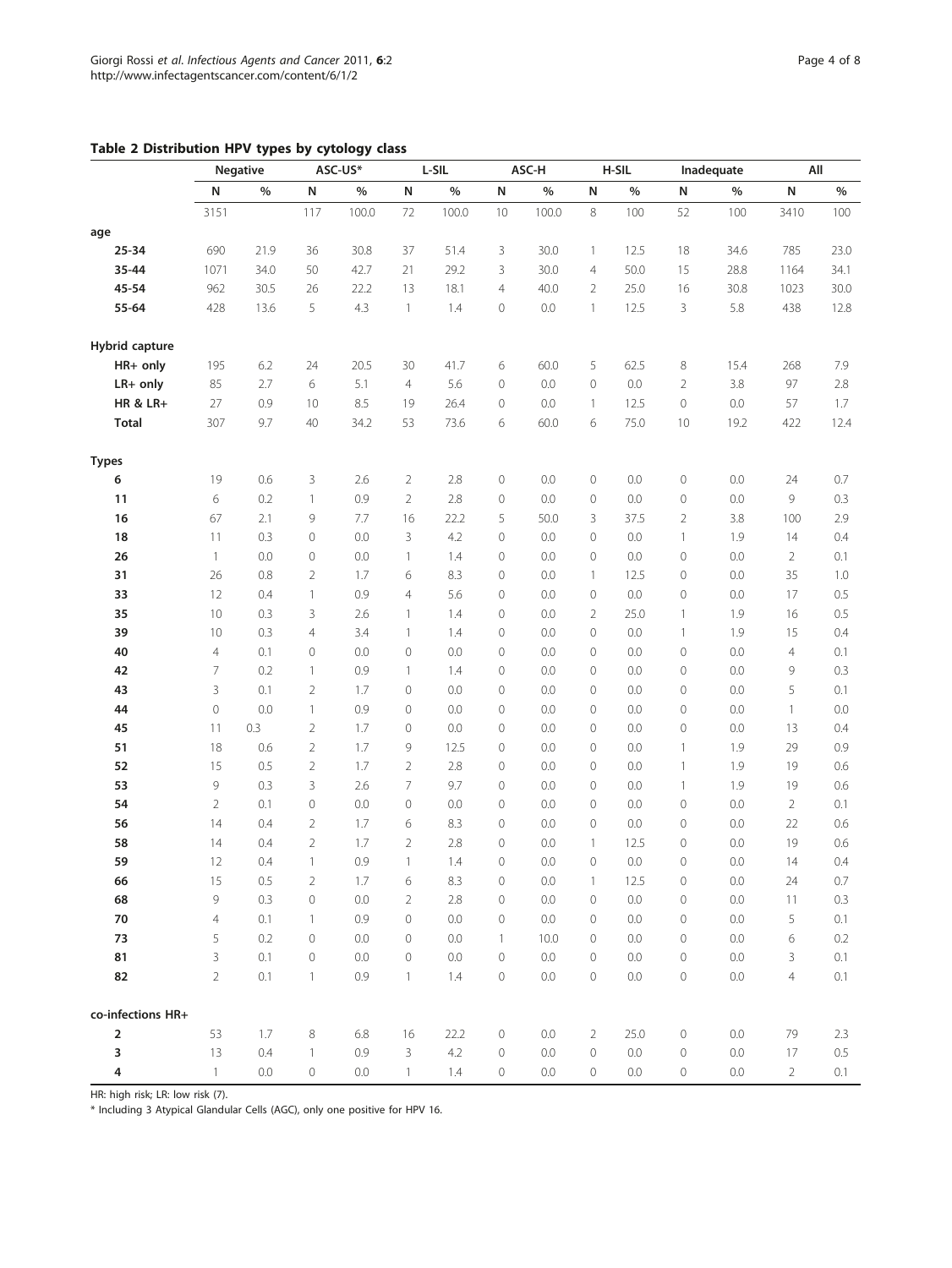| ALL                         |                 |      |              | <b>PAP TEST RESULTS</b> |                |          |                      |                     |  |
|-----------------------------|-----------------|------|--------------|-------------------------|----------------|----------|----------------------|---------------------|--|
|                             | <b>Negative</b> |      | ASC-US       |                         |                | $L-SIL+$ |                      |                     |  |
|                             | 3151            |      | 117          |                         | 90             |          |                      |                     |  |
| <b>HPV INFECTION</b>        | N               | %    | N            | $\%$                    | N              | $\%$     | PAR ASC-US+ (95% CI) | PAR L-SIL+ (95% CI) |  |
| HPV negative                | 2844            | 90.3 | 77           | 65.8                    | 25             | 27.8     |                      |                     |  |
| 16-18 alone                 | 43              | 1.4  | 8            | 6.8                     | 17             | 18.9     | $11.2(6.6-15.7)$     | 18.4 (9.8-26.1)     |  |
| 16-18 & other HR+           | 28              | 0.9  |              | 0.9                     | 7.             | 7.8      | $3.3(0.5-6.0)$       | $7.4(1.7-12.8)$     |  |
| 16-18 & LR+                 | 3               | 0.1  | $\mathbf{0}$ | 0.0                     | $\overline{2}$ | 2.2      | $0.9(0.0-2.2)$       | $2.2$ (0.0-5.2)     |  |
| 6-11 alone                  | 17              | 0.5  |              | 0.9                     | 0              | 0.0      | $0.2$ $(0.0-1.1)$    |                     |  |
| 6-11 & HR+ (excluded 16-18) | 2               | 0.1  |              | 0.9                     | $\overline{2}$ | 2.2      | $1.4(0.2-3.0)$       | $2.2$ (0.0-5.2)     |  |
| $6-11$ & other LR+          |                 | 0.0  |              | 0.9                     | 0              | 0.0      | $0.5(0.5-1.4)$       |                     |  |
| other HR+ only              | 142             | 4.5  | 22           | 18.8                    | 32             | 35.6     | 23.4 (16.5-29.6)     | 33.9 (22.9-43.4)    |  |
| other LR+ only              | 63              | 2.0  | 5            | 4.3                     | 3              | 3.3      | $2.7(0.0-5.5)$       | $2.7(0.0-6.4)$      |  |
| other $HR+ R$   $R+$        | 8               | 0.3  |              | 0.9                     | 2              | 2.2      | $1.3(0.0-2.9)$       | $2.1$ (0.0-5.1)     |  |

<span id="page-4-0"></span>

| Table 3 Fraction of cytology abnormalities in the population attributable to HPV 16-18 and HPV 6-11 alone and in co- |  |  |  |  |  |
|----------------------------------------------------------------------------------------------------------------------|--|--|--|--|--|
| infection with high and low risk types (7)                                                                           |  |  |  |  |  |

#### $<$  = 35 years

|                           |                 |      |                | <b>PAP TEST RESULTS</b> |              |          |                      |                     |
|---------------------------|-----------------|------|----------------|-------------------------|--------------|----------|----------------------|---------------------|
|                           | <b>Negative</b> |      | ASC-US<br>42   |                         |              | $L-SIL+$ |                      |                     |
|                           |                 | 771  |                |                         | 41           |          |                      |                     |
| <b>HPV INFECTION</b>      | N               | $\%$ | N              | $\%$                    | N            | $\%$     | PAR ASC-US+ (95% CI) | PAR L-SIL+ (95% CI) |
| HPV negative              | 649             | 84.2 | 22             | 52.4                    | 9            | 22.0     |                      |                     |
| 16-18 alone               | 19              | 2.5  | $\overline{4}$ | 9.5                     | 8            | 19.5     | 13.4 (5.3-20.8)      | 18.8 (5.6-30.2)     |
| 16-18 & other HR+         | 17              | 2.2  |                | 2.4                     | 4            | 9.8      | $5.1$ (0.0-10.2)     | $9.1 (0.0 - 17.9)$  |
| $16-18$ & $IR+$           |                 | 0.1  | $\circ$        | 0.0                     |              | 2.4      | $1.2(0.0-3.5)$       | $2.4(0.0-7.0)$      |
| 6-11 alone                | 8               | 1.0  |                | 2.4                     | $\mathbf{0}$ | 0.0      | $0.7(0.0-3.1)$       |                     |
| 6-11 & HR+(exclued 16-18) | 2               | 0.3  | $\Omega$       | 0.0                     | 2            | 4.9      | $2.3(0.0-5.6)$       | $4.8(0.0-11.2)$     |
| $6-11$ & other LR+        |                 | 0.1  |                | 2.4                     | $\circ$      | 0.0      | $1.2(0.0-3.5)$       |                     |
| other HR+ only            | 52              | 6.7  | 9              | 21.4                    | 15           | 36.6     | 26.0 (14.7-35.8)     | 34.8 (17.5-48.4)    |
| other LR+ only            | 19              | 2.5  | 3              | 7.1                     | $\Omega$     | 0.0      | $2.5(0.0-6.7)$       |                     |
| other $HR+ 8 IR+$         | 3               | 0.4  |                | 2.4                     | 2            | 4.9      | $3.5(0.0-7.4)$       | $4.8(0.0-11.1)$     |

All PAR adjusted by age.

specificity of cytology in southern Italy screening programs may be sub-optimal and consequently our data cannot be generalised to other screening programs in similar conditions; 2) the low prevalence of infections may contribute to a low positive predictive value of cytology for infection itself. The two hypotheses are not mutually exclusive. Whatever the reason, in Italy it could be useful to perform a triage test with HPV DNA not only for ASC-US+ samples but also for L-SIL in women over 35, as previously showed by Ronco and collaborators [[21\]](#page-6-0).

In all cytology classes HPV 16 is the most prevalent type and, overall, its prevalence is more than twice the prevalence of the type ranking second, HPV31. Nevertheless, the proportion of cytological abnormalities reasonably due to HPV 16 or 18 is negligible for ASC-US, moderate for L-SIL and relevant only for ASC-H and H-SIL, even if for these two last cytological classes our estimates are based on few observations and cannot be accurate. Given the relative frequency of cytology classes in the screening population, the overall impact on screening program positivity rate of a bivalent vaccine (16-18) would be 12-15% and that of a quadrivalent vaccine (6-11-16-18) would be 13-16%. A modest effect compared to the variability observed among different programs or to what would be obtained with a triage test strategy for ASC-US samples, still scarcely implemented in Italian screening programs.

Furthermore, we must take into account that reduction in prevalence will probably increase the proportion of false positives, i.e. a decrease of Pap-test Positive Predictive Value for low grade lesions [[22\]](#page-6-0). Consequently, the decrease in ASC-US and L-SIL prevalence will not be translated into an equal decrease in screening programs positivity rate.

Actually, the targets of mass vaccination are preadolescent girls and screening programs will see the vaccinated cohorts when these girls are 25. Even if we consider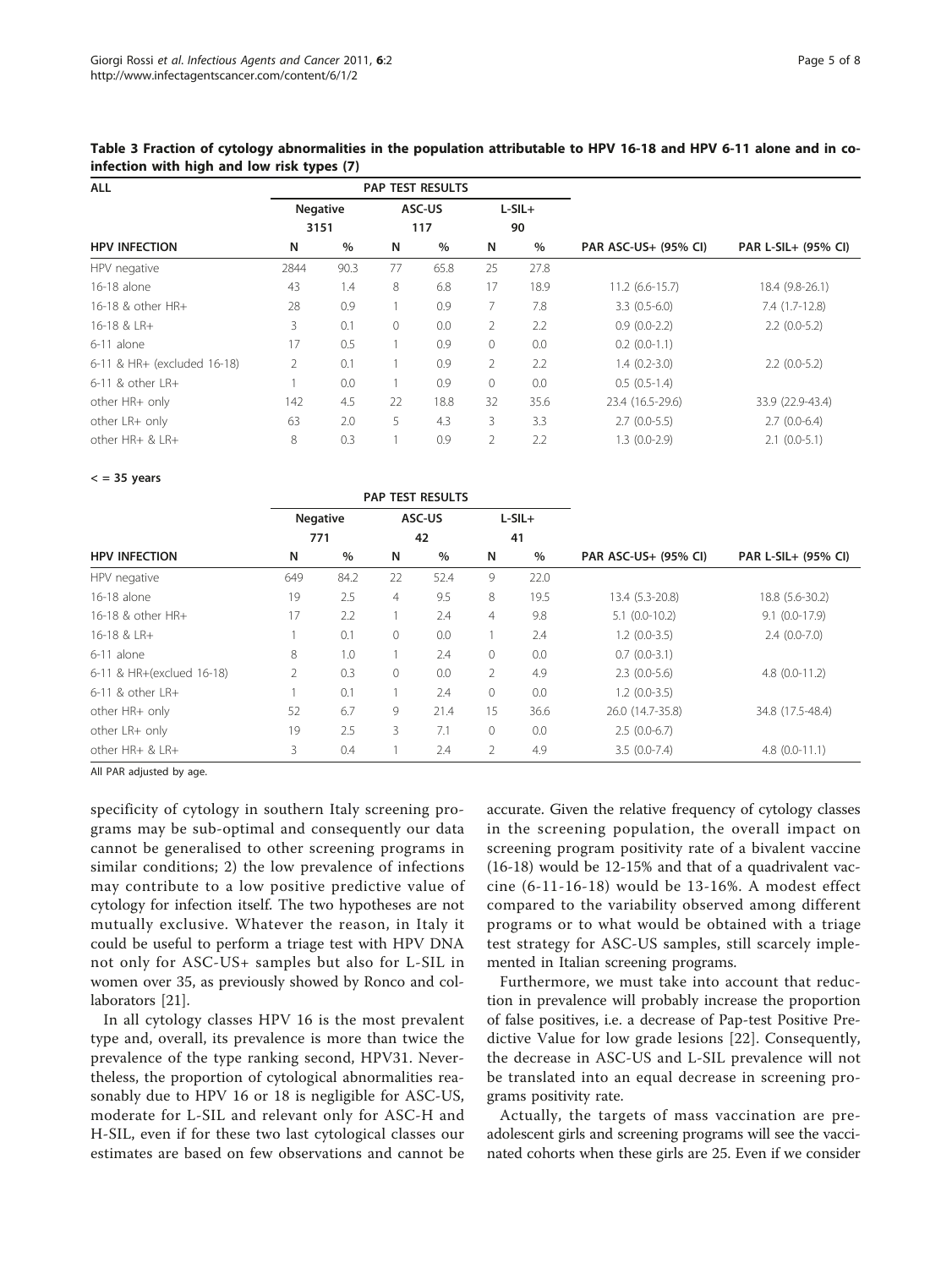only younger women, the impact of vaccine on cytology positivity would not be substantially different.

On the other hand, a more relevant impact on CIN2 and CIN3 reduction is expected: in a large study conducted in the same geographic area [[23\]](#page-6-0) more than 70% CIN2+ was due to HPV16-18. The final consequence of the differential impact on cytology and histology will be a dramatic decrease of cytology PPV. This scenario has already been hypothesized by other authors [\[24](#page-6-0)-[26](#page-6-0)]. Our data bring another small piece of evidence from Italian screening programs, confirming its likelihood.

The shift to HPV DNA as primary screening test may change the scenario [[25,26](#page-6-0)], but at the moment in younger women the results about screening with HPV test are contradictory [[27\]](#page-6-0). Furthermore the implementation of a completely new screening algorithm will be a gradual process. Consequently, we cannot exclude that the first vaccinated cohorts will be still screened with Pap-test.

# Limits

We tested women who were invited and participated to cervical cancer screening programs in Rome and southern Italy. Response to organised screening is quite low, ranging from 25 to 50% in the selected areas; low participation may introduce a self-selection bias. Nevertheless, active invitation, for the study or for the screening, is the only mean we had of reducing self-selection bias in surveys. Previous studies found few socio-economic differences between participants and not participants [[28,29\]](#page-6-0).

A second limit, due to the nesting of this study into organised screening programs, is that we could not include some regions, such as Calabria and Apulia, because at the time the study started there were no active programs contacting the whole target population.

We typed only women positive to HR and LR HCII probes; according to this protocol we may have missed women who are positive to other HPV types not included in the probes or samples with very low number of virus DNA copies. This typing strategy was the same used in all the pre-vaccination studies sponsored by the Ministry of Health making the results comparable [[14](#page-6-0),[15](#page-6-0)] and in many international studies included in the largest meta-analysis ever published to date [\[30\]](#page-6-0).

In this report, the vaccine cross-protection against HPV strains not present in the vaccine mix was not taken into consideration. On this issue, only rough estimates can be put forward. Moreover, different definitions of cross-protection values are reported: for quadrivalent vaccines, cross-protection refers to HPV 31, 33, 45, 52, 58 infection and was estimated to be 25% [[31\]](#page-7-0), while for bivalent vaccines it refers to all nonvaccine HR types persistent infection (at least for

6 months) and was shown to be 11% [[32](#page-7-0)]. According to these data, the reduction values reported here would be increased by 2.3% (25%\*9.2%, i.e. the PAR for 31, 33, 45, 52, 58 types) and 2.5% (11%\*23%, i.e. the PAR for nonvaccine HR types), respectively.

# Conclusions

The impact of mass vaccination on cytology screening programs recall rate would be negligible, while probably its impact on CIN2+ detection rate would be much stronger. Our data support the hypothesis that the positive predictive value of Pap test in vaccinated women would be dramatically lower than in non-vaccinated women, as argued by several authors.

#### Abbreviations

AGC: Atypical Glandular Cellls; ASC-H: Atypical Squamous Cells non excluding High Grade lesions; ASC-US: Atypical Squamous Cells of Undetermined Significance; ASC-US+: Atypical Squamous Cells of Undetermined Significance or more severe cytology, it includes ASC-US, L-SIL, ASC-H, H-SIL and cancer; HCII: Hybrid Capture II®®; HPV: human papillomavirus; HR HPV: high risk human papillomavirus types; H-SIL: High Grade Squamous Intraepithelial Lesion; LR HPV: low risk human papillomavirus types; L-SIL: Low Grade Squamous Intraepithelial Lesion; L-SIL +: Low Grade Squamous Intraepithelial Lesion or more severe, it includes L-SIL, ASC-H, H-SIL and cancer; NTCC: New Technologies in Cervical Cancer; PAR: Population Attributable Risk; PCR: polymerase chain reaction; RLU/CO: Relative light units/cut-off; STM: standard transport medium

#### Acknowledgements

This study has been funded by a grant of the Italian Ministry of Health. We thank all the midwifes involved in the sampling activities. We thank Giovanna Patrone for the English editing. Finally, we thank all the women that accepted to participate in this study.

The following components of HPV Prevalence Italian Working Group did all the work:

Abruzzo: Claudio Angeloni, Amedeo Lattanzi, Vincenzo Maccallini, Donatella Caraceni, Carmina Fortunato. Cagliari: Rosalba Macis, Massimo Pilia, Valeria Caredda. Campania: Giuseppe Carillo, Angela Di Iasi, Aldo Santarsiere, Loredana Casto, Maria Manno, Claudia Santangelo, Maria Teresa Pini, Giuseppina Gallicchio, Isabella Scherillo, Elena Barretta, Vincenzo De Santis, Filomena Ercole. Catania: Aurora Scalisi, Pina Spampinato, Cantarella Maria Antonietta, Maria Giuseppina Miano. Lazio: Paolo Giorgi Rossi, Francesco Chini, Gabriella Guasticchi, Paola Capparucci, Laila Maria Marsili, Maria Concetta Tufi, Vito Gomez, Giovanna Verrico, Maria Luisa Schiboni, Antonella Pellegrini, Emilia Bove, Albina D'Addetta, Antonio Placidi. Natl Cancer Inst Fond Pascale: Franco M Buonaguro, Maria Lina Tornesello, Giovanna Loquercio, Simona Losito, Gerardo Botti, Aldo Vecchione. **Tuscany**: Francesca M Carozzi, Massimo Confortini, Simonetta Bisanzi, Cristina Sani, Giulia Venturini, Irene Paganini, Galliano Tinacci. Ministry of Health: Antonio Federici.

#### Author details

<sup>1</sup> Laziosanità - Agency for Public Health, Lazio Region. Via di S. Costanza 53, 00198 - Rome, Italy. <sup>2</sup> Analytical and Biomolecular Cytology Unit, Cancer Prevention and Research Institute, ISPO, Via Cosimo il Vecchio 2, Florence -50139, Italy. <sup>3</sup>Anatomia Patologica, Ospedale G. Moscati, ASL Caserta 2 Aversa (CE) - 81021, Italy. <sup>4</sup>Coordinamento Screening, ASL Teramo, Teramo -64100, Italy. <sup>5</sup>Coordinamento Screening, ASL Catania, Catania - 95124, Italy.<br><sup>6</sup>Apatemia Patelogica, ASL Cagliari 09125, Italy. <sup>7</sup>Coordinamento Screening Anatomia Patologica, ASL Cagliari 09125, Italy. <sup>7</sup>Coordinamento Screening Dipartimento Materno Infantile, ASL Napoli 2, Giugliano in Campania (NA) - 80014, Italy. <sup>8</sup> Coordinamento Screening ASL Roma C, Rome, Italy.

#### Authors' contributions

PGR designed and conducted the study and drafted the paper; FCa designed the laboratory procedures, coordinated the laboratory quality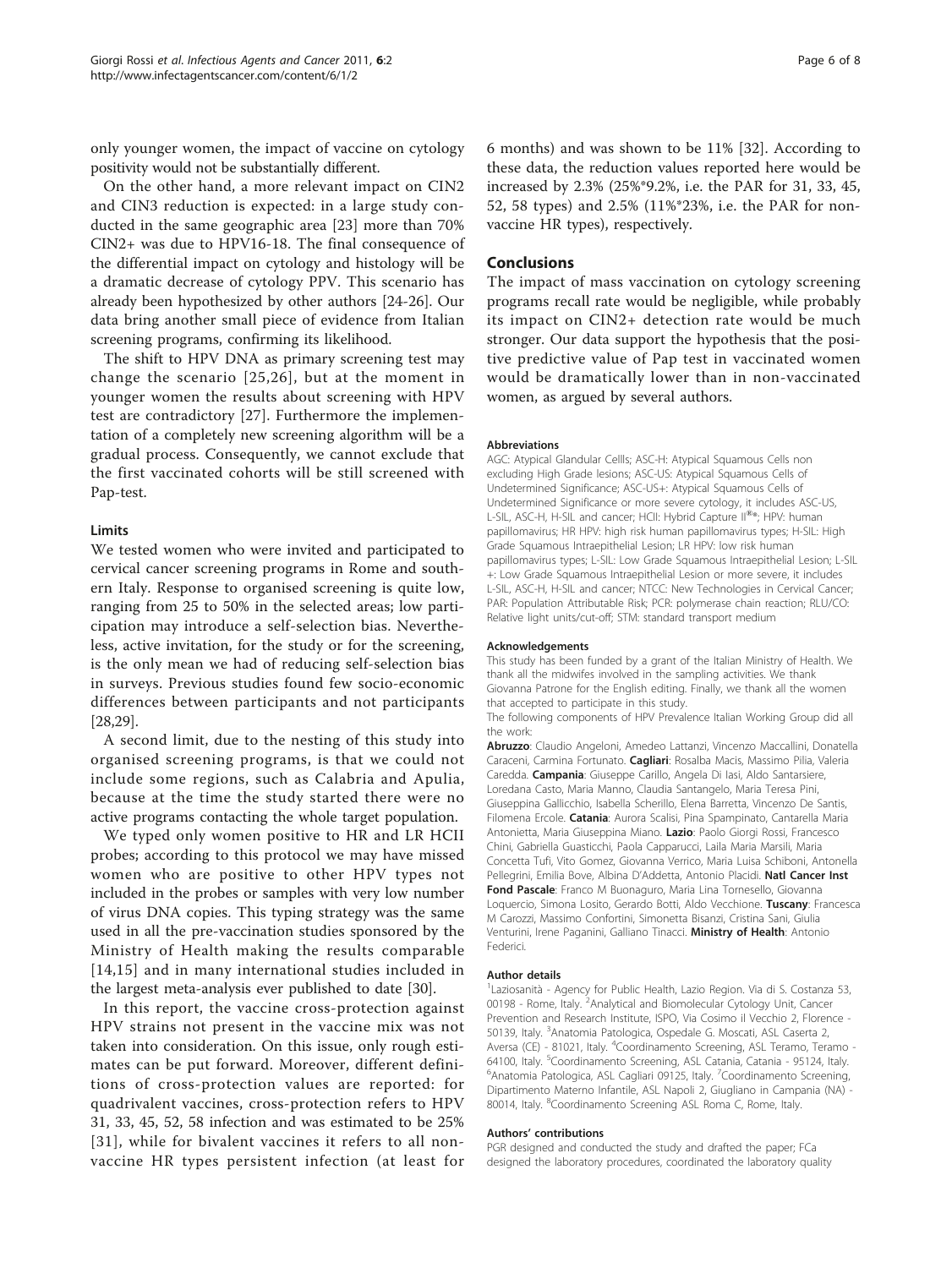<span id="page-6-0"></span>control and contributed in drafting the paper; SB and EB performed the typing test; FCh designed the data flow, managed the data and performed the statistical analyses; AS, AL, RM, MTP, ADI coordinated the study in the recruiting centres. The Working Group contributed in recruiting the women, performing the HPV tests, collecting the data.

All the authors approved the final version of the paper.

#### Competing interests

Financial: PGR received travel reimbursement for two international conferences by Sanofi Pasteur MSD; FMC is occasional advisor to Gen-Probe, Abbot, Sanofi and GlaxoSmithKline.

Non financial: PGR is employed in the HTA Unit of the Agency for Public Health of the Lazio Region, this Agency contributes in establishing public screening programs.

#### Received: 15 November 2010 Accepted: 20 January 2011 Published: 20 January 2011

#### References

- 1. Intesa del 20 dicembre 2007 tra il Ministero della Salute, le Regioni e le Province Autonome di Trento e Bolzano, "Strategia per l'offerta attiva del vaccino contro l'infezione da HPV in Italia". .
- 2. Giambi C, De Santis S, (Ed): Workshop. La prevenzione dell'infezione da papilloma virus umano in Italia. (Rapporti ISTISAN 10/25) Roma, 28 settembre 2009. Atti. Roma: Istituto Superiore di Sanità; 2010.
- 3. Giorgi Rossi P, Bisanzi S, Paganini I, Di Iasi A, Angeloni C, Scalisi A, Macis R, Pini MT, Chini F, Carozzi FM, HPV prevalence Italian Working Group: [Prevalence of HPV high and low risk types in cervical samples from the](http://www.ncbi.nlm.nih.gov/pubmed/20646310?dopt=Abstract) [Italian general population: a population based study.](http://www.ncbi.nlm.nih.gov/pubmed/20646310?dopt=Abstract) BMC Infectious Diseases 2010, 10:214.
- 4. Solomon D, Davey D, Kurman R, Moriarty A, O'Connor D, Prey M, Raab S, Sherman M, Wilbur D, Wright T Jr, Young N, Forum Group Members; Bethesda 2001 Workshop: [The 2001 Bethesda System: terminology for](http://www.ncbi.nlm.nih.gov/pubmed/11966386?dopt=Abstract) [reporting results of cervical cytology.](http://www.ncbi.nlm.nih.gov/pubmed/11966386?dopt=Abstract) JAMA 2002, 287(16):2114-9.
- 5. Ronco G, Montanari G, Confortini M, Parisio F, Berardengo E, Delpiano AM, Arnaud S, Campione D, Baldini D, Poll P, Lynge E, Mancini E, Segnan N: [Effect of circulation and discussion of cervical smears on agreement](http://www.ncbi.nlm.nih.gov/pubmed/12828719?dopt=Abstract) [between laboratories.](http://www.ncbi.nlm.nih.gov/pubmed/12828719?dopt=Abstract) Cytopathology 2003, 14(3):115-20.
- 6. Carozzi FM, Del Mistro A, Confortini M, Sani C, Puliti D, Trevisan R, De Marco L, Gillio Tos A, Girlando S, Palma PD, Pellegrini A, Schiboni ML, Crucitti P, Pierotti P, Vignato A, Ronco G: [Reproducibility of HPV DNA](http://www.ncbi.nlm.nih.gov/pubmed/16203283?dopt=Abstract) [Testing by Hybrid Capture 2 in a Screening Setting.](http://www.ncbi.nlm.nih.gov/pubmed/16203283?dopt=Abstract) Am J Clin Pathol 2005, 124:716-21.
- 7. Cogliano V, Baan R, Straif K, Grosse Y, Secretan B, El Ghissassi F: [WHO](http://www.ncbi.nlm.nih.gov/pubmed/15830458?dopt=Abstract) [International Agency for Research on Cancer. Carcinogenicity of human](http://www.ncbi.nlm.nih.gov/pubmed/15830458?dopt=Abstract) [papillomaviruses.](http://www.ncbi.nlm.nih.gov/pubmed/15830458?dopt=Abstract) Lancet Oncol 2005, 6:204.
- 8. Van den Brule AJ, Pol R, Fransen-Daalmeijer N, Schouls LM, Meijer CJ, Snijders PJ: [sGP5+/6+ PCR followed by reverse line blot analysis enables](http://www.ncbi.nlm.nih.gov/pubmed/11880393?dopt=Abstract) [rapid and high-throughput identification of human papillomavirus](http://www.ncbi.nlm.nih.gov/pubmed/11880393?dopt=Abstract) [genotypes.](http://www.ncbi.nlm.nih.gov/pubmed/11880393?dopt=Abstract) J Clin Microbiol 2002, 40:779-87.
- Bauer HM, Greer CE, Manos MM: Determination of genital human papillomavirus infection using consensus PCR, p. 132-152. In Diagnostic molecular pathology: a practical approach. Edited by: Herrington CS, McGee JOD. Oxford University Press, Oxford, United Kingdom; 1992:.
- 10. Walboomers JMM, Melkert PWJ, Van Den Brule AJC, Snijders PJF, Meijer CJLM: The polymerase chain reaction for human papillomavirus screening in diagnostic cytopathology of the cervix. In A practical approach. Edited by: Herrington CS, McGee JOD. Oxford University Press, Oxford, United Kingdom; 1992:.
- 11. Fleiss JL: [Inference about population attributable risk from cross](http://www.ncbi.nlm.nih.gov/pubmed/313702?dopt=Abstract)[sectional studies.](http://www.ncbi.nlm.nih.gov/pubmed/313702?dopt=Abstract) Am J Epidemiol 1979, 110(2):103-4.
- 12. Rothman KJ, Greenland S, Lash TL: Modern Epidemiology. Philadelphia: Lippincott Williams and Witkins;, 3 2008, 295-7.
- 13. Stata Statistical Software: Release 8.0 College Station, TX: Stata Corporation.
- 14. Ronco G, Segnan N, Giorgi-Rossi P, Zappa M, Casadei GP, Carozzi F, Dalla Palma P, Del Mistro A, Folicaldi S, Gillio-Tos A, Nardo G, Naldoni C, Schincaglia P, Zorzi M, Confortini M, Cuzick J, New Technologies for Cervical Cancer Working Group: [Human papillomavirus testing and liquid-based](http://www.ncbi.nlm.nih.gov/pubmed/16757701?dopt=Abstract) [cytology: results at recruitment from the new technologies for cervical](http://www.ncbi.nlm.nih.gov/pubmed/16757701?dopt=Abstract) [cancer randomized controlled trial.](http://www.ncbi.nlm.nih.gov/pubmed/16757701?dopt=Abstract) J Natl Cancer Inst 2006, 98:765-74.
- 15. Ronco G, Giorgi-Rossi P, Carozzi F, Confortini M, Dalla Palma P, Del Mistro A, Gillio-Tos A, Minucci D, Naldoni C, Rizzolo R, Schincaglia P, Volante R, Zappa M, Zorzi M, Cuzick J, Segnan N: [New Technologies for Cervical](http://www.ncbi.nlm.nih.gov/pubmed/18364502?dopt=Abstract) [Cancer Screening Working Group. Results at recruitment from a](http://www.ncbi.nlm.nih.gov/pubmed/18364502?dopt=Abstract) [randomized controlled trial comparing human papillomavirus testing](http://www.ncbi.nlm.nih.gov/pubmed/18364502?dopt=Abstract) [alone with conventional cytology as the primary cervical cancer](http://www.ncbi.nlm.nih.gov/pubmed/18364502?dopt=Abstract) [screening test.](http://www.ncbi.nlm.nih.gov/pubmed/18364502?dopt=Abstract) J Natl Cancer Inst 2008, 100:492-501, Epub 2008 Mar 25.
- 16. Zhao C, Austin RM: [Adjunctive high-risk human papillomavirus DNA](http://www.ncbi.nlm.nih.gov/pubmed/18484643?dopt=Abstract) [testing is a useful option for disease risk assessment in patients with](http://www.ncbi.nlm.nih.gov/pubmed/18484643?dopt=Abstract) [negative Papanicolaou tests without an endocervical/transformation](http://www.ncbi.nlm.nih.gov/pubmed/18484643?dopt=Abstract) [zone sample.](http://www.ncbi.nlm.nih.gov/pubmed/18484643?dopt=Abstract) Cancer 2008, 114(4):242-8.
- 17. Ronco G, Giubilato P, Naldoni C, Zorzi M, Anghinoni E, Scalisi A, Dalla Palma P, Zanier L, Barca A, Gaimo MD, Maglietta R, Mancini E, Pizzuti R, Iossa A, Segnan N, Zappa M: [Extension of organised cervical cancer](http://www.ncbi.nlm.nih.gov/pubmed/19776486?dopt=Abstract) [screening programmes in Italy and their process indicators: 2007](http://www.ncbi.nlm.nih.gov/pubmed/19776486?dopt=Abstract) [activity.](http://www.ncbi.nlm.nih.gov/pubmed/19776486?dopt=Abstract) Epidemiol Prev 2009, 33(3 Suppl 2):41-56.
- 18. Clifford GM, Gallus S, Herrero R, Muñoz N, Snijders PJ, Vaccarella S, Anh PT, Ferreccio C, Hieu NT, Matos E, Molano M, Rajkumar R, Ronco G, de Sanjosé S, Shin HR, Sukvirach S, Thomas JO, Tunsakul S, Meijer CJ, Franceschi S, IARC HPV Prevalence Surveys Study Group: [Worldwide](http://www.ncbi.nlm.nih.gov/pubmed/16168781?dopt=Abstract) [distribution of human papillomavirus types in cytologically normal](http://www.ncbi.nlm.nih.gov/pubmed/16168781?dopt=Abstract) [women in the International Agency for Research on Cancer HPV](http://www.ncbi.nlm.nih.gov/pubmed/16168781?dopt=Abstract) [prevalence surveys: a pooled analysis.](http://www.ncbi.nlm.nih.gov/pubmed/16168781?dopt=Abstract) Lancet 2005, 366(9490):991-8.
- 19. Clifford GM, Rana RK, Franceschi S, Smith JS, Gough G, Pimenta JM: [Human](http://www.ncbi.nlm.nih.gov/pubmed/15894666?dopt=Abstract) [papillomavirus genotype distribution in low-grade cervical lesions:](http://www.ncbi.nlm.nih.gov/pubmed/15894666?dopt=Abstract) [comparison by geographic region and with cervical cancer.](http://www.ncbi.nlm.nih.gov/pubmed/15894666?dopt=Abstract) Cancer Epidemiol Biomarkers Prev 2005, 14(5):1157-6.
- 20. Clifford GM, Smith JS, Aguado T, Franceschi S: [Comparison of HPV type](http://www.ncbi.nlm.nih.gov/pubmed/12838308?dopt=Abstract) [distribution in high-grade cervical lesions and cervical cancer: a meta](http://www.ncbi.nlm.nih.gov/pubmed/12838308?dopt=Abstract)[analysis.](http://www.ncbi.nlm.nih.gov/pubmed/12838308?dopt=Abstract) Br J Cancer 2003, 89(1):101-5.
- 21. Ronco G, Cuzick J, Segnan N, Brezzi S, Carozzi F, Folicaldi S, Dalla Palma P, Del Mistro A, Gillio-Tos A, Giubilato P, Naldoni C, Polla E, Iossa A, Zorzi M, Confortini M, Giorgi-Rossi PM, the NTCC Working Group: [HPV triage for](http://www.ncbi.nlm.nih.gov/pubmed/17223540?dopt=Abstract) [Low grade \(L-SIL\) cytology is appropriate for women over 35 in mass](http://www.ncbi.nlm.nih.gov/pubmed/17223540?dopt=Abstract) [cervical cancer screening using liquid based cytology.](http://www.ncbi.nlm.nih.gov/pubmed/17223540?dopt=Abstract) Eur J Cancer 2007, 43:476-480.
- 22. Zorzi M, Giorgi Rossi P: [HPV vaccination and colposcopy workload of](http://www.ncbi.nlm.nih.gov/pubmed/18950669?dopt=Abstract) [screening programmes.](http://www.ncbi.nlm.nih.gov/pubmed/18950669?dopt=Abstract) Vaccine 2008, 26:6743-6744.
- 23. Carozzi FM, Tornesello ML, Burroni E, Loquercio G, Carillo G, Angeloni C, Scalisi A, Macis R, Chini F, Buonaguro FM, Giorgi Rossi P, the HPV Prevalence Italian Working Group: [Prevalence of HPV types in high grade](http://www.ncbi.nlm.nih.gov/pubmed/20826836?dopt=Abstract) [cervical intraepithelial neoplasia and cancer in Italy.](http://www.ncbi.nlm.nih.gov/pubmed/20826836?dopt=Abstract) Cancer Epidemiol Biomarkers Prev 2010, 19(9):2389-2400.
- 24. Cuzick J, Castañón A, Sasieni P: [Predicted impact of vaccination against](http://www.ncbi.nlm.nih.gov/pubmed/20104226?dopt=Abstract) [human papillomavirus 16/18 on cancer incidence and cervical](http://www.ncbi.nlm.nih.gov/pubmed/20104226?dopt=Abstract) [abnormalities in women aged 20-29 in the UK.](http://www.ncbi.nlm.nih.gov/pubmed/20104226?dopt=Abstract) Br J Cancer 2010, 102(5):933-9, Epub 2010 Jan 26.
- 25. Franco EL, Mahmud SM, Tota J, Ferenczy A, Coutlée F: [The expected](http://www.ncbi.nlm.nih.gov/pubmed/19853188?dopt=Abstract) [impact of HPV vaccination on the accuracy of cervical cancer screening:](http://www.ncbi.nlm.nih.gov/pubmed/19853188?dopt=Abstract) [the need for a paradigm change.](http://www.ncbi.nlm.nih.gov/pubmed/19853188?dopt=Abstract) Arch Med Res 2009, 40(6):478-85, Epub 2009 Jul 25.
- 26. Franco EL, Cuzick J: [Cervical cancer screening following prophylactic](http://www.ncbi.nlm.nih.gov/pubmed/18642468?dopt=Abstract) [human papillomavirus vaccination.](http://www.ncbi.nlm.nih.gov/pubmed/18642468?dopt=Abstract) Vaccine 2008, 26(Suppl 1):A16-23.
- 27. Ronco G, Giorgi-Rossi P, Carozzi F, Confortini M, Dalla Palma P, Del Mistro A, Ghiringhello B, Girlando S, Gillio-Tos A, De Marco L, Naldoni C, Pierotti P, Rizzolo R, Schincaglia P, Zorzi M, Zappa M, Segnan N, Cuzick J, New Technologies for Cervical Cancer screening (NTCC) Working Group: [Efficacy](http://www.ncbi.nlm.nih.gov/pubmed/20089449?dopt=Abstract) [of human papillomavirus testing for the detection of invasive cervical](http://www.ncbi.nlm.nih.gov/pubmed/20089449?dopt=Abstract) [cancers and cervical intraepithelial neoplasia: a randomised controlled](http://www.ncbi.nlm.nih.gov/pubmed/20089449?dopt=Abstract) [trial.](http://www.ncbi.nlm.nih.gov/pubmed/20089449?dopt=Abstract) Lancet Oncol 2010, 11(3):249-57.
- 28. Giorgi Rossi P, Esposito G, Brezzi S, Brachini A, Raggi P, Federici A: [Estimation of Pap-test coverage in an area with an organised screening](http://www.ncbi.nlm.nih.gov/pubmed/16545125?dopt=Abstract) [program: challenges for survey methods.](http://www.ncbi.nlm.nih.gov/pubmed/16545125?dopt=Abstract) BMC Health Serv Res 2006, 6:36.
- 29. Ronco G, Segnan N, Giordano L, Pilutti S, Senore C, Ponti A, Volante R: [Interaction of spontaneous and organised screening for cervical cancer](http://www.ncbi.nlm.nih.gov/pubmed/9301453?dopt=Abstract) [in Turin, Italy.](http://www.ncbi.nlm.nih.gov/pubmed/9301453?dopt=Abstract) Eur J Cancer 1997, 33:1262-7.
- 30. Bruni L, Diaz M, Castellsagué X, Ferrer E, Bosch FX, de Sanjosé S: [Cervical](http://www.ncbi.nlm.nih.gov/pubmed/21067372?dopt=Abstract) [human papillomavirus prevalence in 5 continents: meta-analysis of 1](http://www.ncbi.nlm.nih.gov/pubmed/21067372?dopt=Abstract) [million women with normal cytological findings.](http://www.ncbi.nlm.nih.gov/pubmed/21067372?dopt=Abstract) J Infect Dis 2010, 202(12):1789-99.